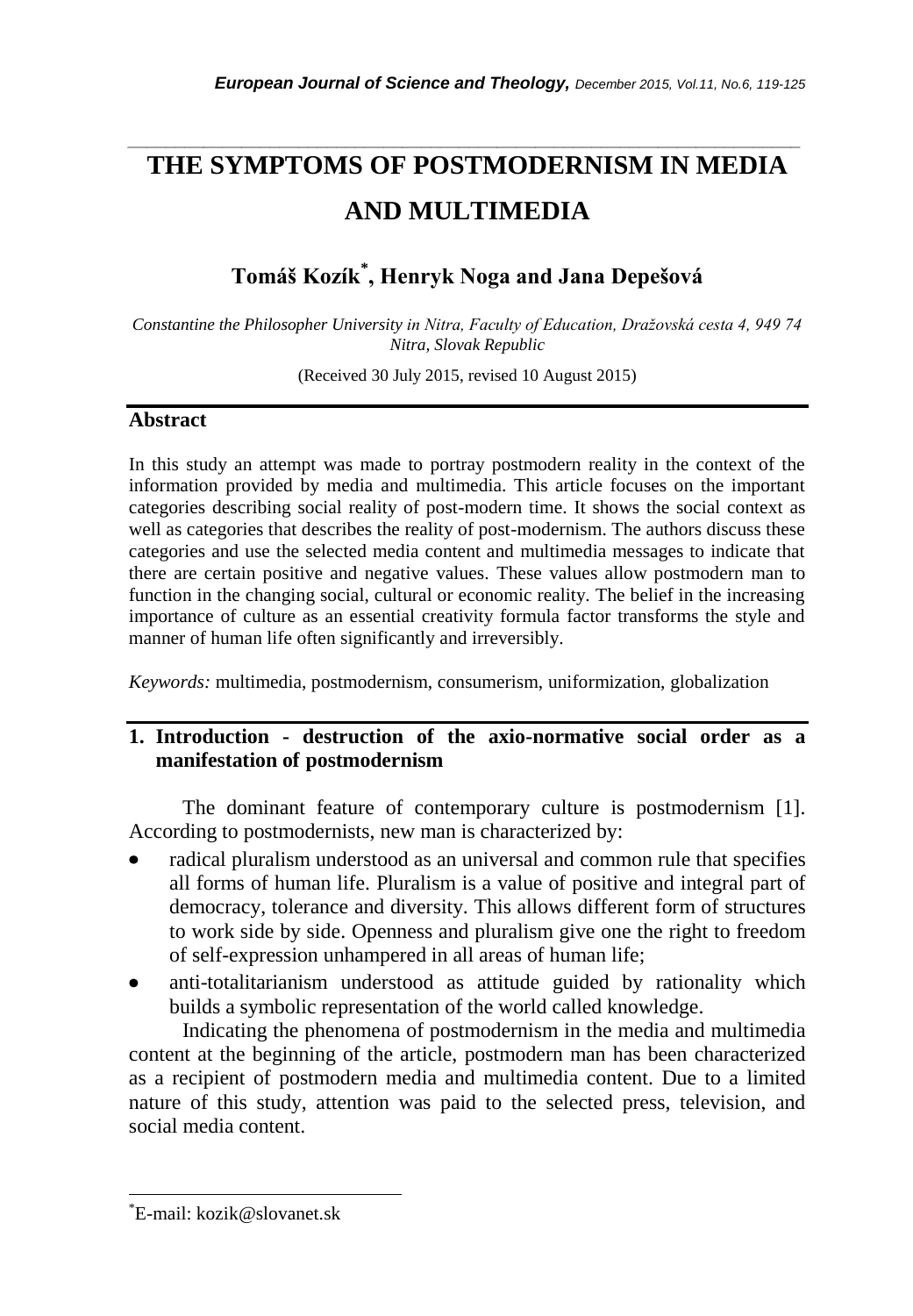The axio-normative social order is the order based on an accepted hierarchy of values, determined by human aspirations. From this aspect, human personality can be understood as a continuous formation of moral order, as well as the order in the reality that surrounds people. Based on this, we can distinguish the individual and social order. The subject of the continuous creation of individual order is a human personality; what is meant by this is the harmony of minds, their internal and logical coherence, hierarchy, dominance, bringing the most general rules and thus creating a single image of the world, as well as one´s very own place in the world of people. The creation such order within and outside oneself is done throughout the entire human life [2]. It seems that the postmodern reality causes disorder in the axio-normative social and moral order. This means that units and groups many times forget about moral values, they are neglected, or that there is no place for them in the individual or social awareness, which may indicate a lack of basic knowledge on this topic.

Components, constituting disturbance of social-moral order in Polish society were described by Joseph Majka. At first, he mentioned the crisis of truth that indicates hypocrisy growing in the society, manifested, among other things, by:

- ideological field, indoctrination of the young generation;  $\bullet$
- $\bullet$ falsification the socio-political language - the language of morality;
- building the so-called 'socialist system of values';  $\bullet$
- mental opportunism, meaning hypocrisy of expression expression based  $\bullet$ on desire;
- lack of responsibility for expressed, declared content. It resulted from the monopoly of power on information, censorship, with the 'right' to a state secret [3].

New socio-moral situation of the period of liberalism and postmodernism, according to many moralists, is characteristic by:

- extreme, not respecting the common good, individualism;  $\bullet$
- practical materialism;  $\bullet$
- above all, moral relativism.

The main categories around which the activity of man belonging to the liberal system is centred are as follows:

- peculiar understanding of good and evil;  $\bullet$
- liberty as an attribute of the human person;  $\bullet$
- $\bullet$ pluralism as a feature of culture;
- tolerance as a factor regulating social life.  $\bullet$

Postmodern morality is based on the belief that every man can do, and neglect anything he wants, because:

- everything has same value ;
- everyone can have his/her own truth;  $\bullet$
- everyone can have his/her own moral goals;  $\bullet$
- there is no absolute cognitive, ethical, aesthetic standard of good and evil;  $\bullet$
- there is no objective truth.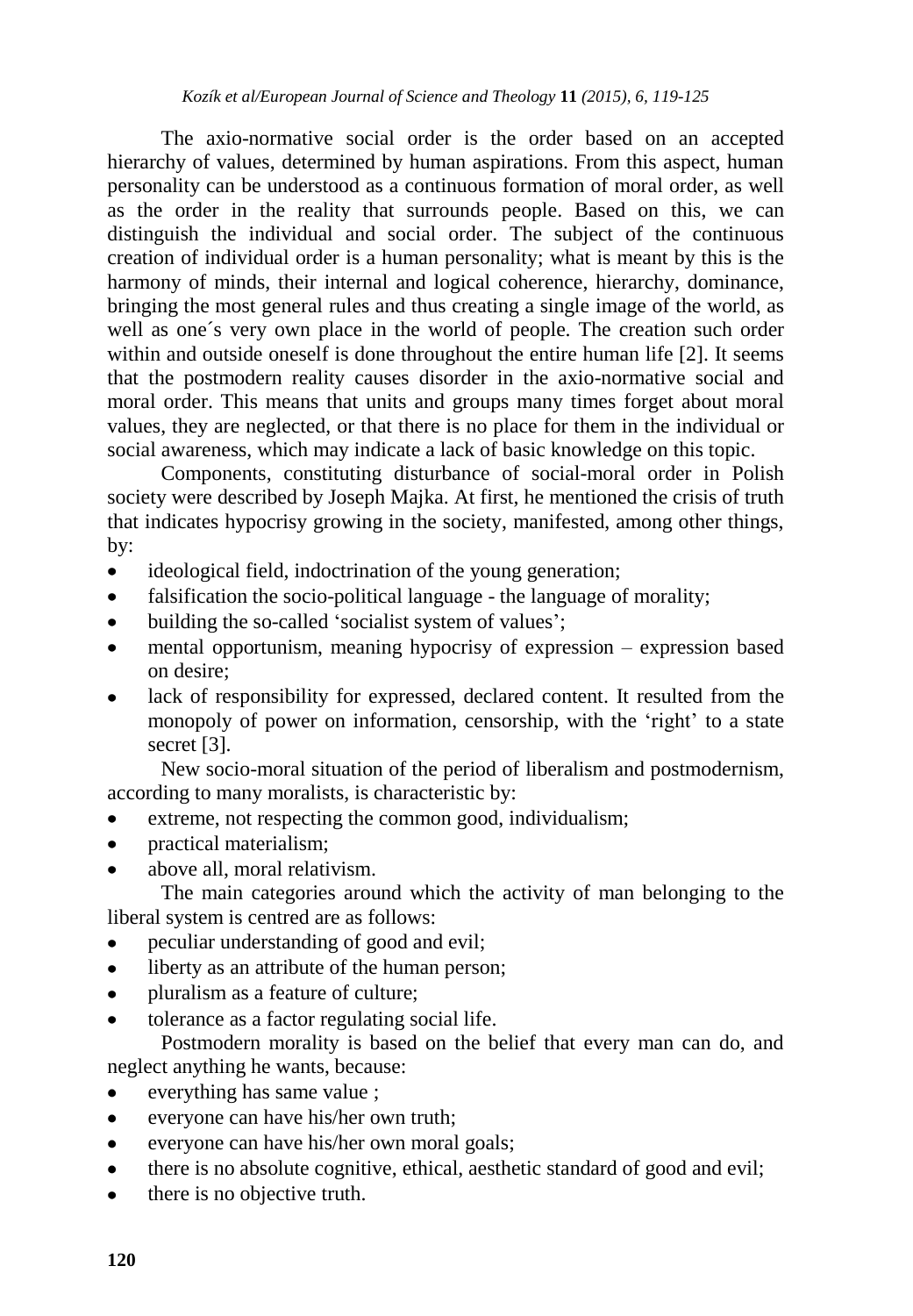#### **2. The content of youth magazines**

The freedom the media enjoys, brings, on the one hand, a number of positive effects, on the other hand, however, several risks emerge. A way of the reception of information or programs is decided on the receivers side.

When it comes to youth magazines, due to their multiplicity and diversity, it is possible to provide only information of a general nature. So they are filled with colourful letters, many photos, especially with music idols. Moreover, they contain celebrity gossips, love and sex stories, films, gossip about actors, cosmetic advices, fashion, as well as advertising.

Topics discussed there may be of interest for the average teenager. Thus we can find there information about: youth music, films, celebrity gossip, and finally, and advice on how to take care of oneself.

However, it is not only the content, but the way it is presented that can arouse controversy. These magazines create postmodern reality, bringing out certain patterns of behaviour and personal modes [4]. According to the analysis of the 'Bravo' magazine, we can say that the following model is being promoted: a girl who cares only about her look: skin, hair, nails, etc. But if a girl meets a boy, at the beginning she should check out what sign of the zodiac he is in [5].

So in youth journals an extremely poor personality ideal is offered. The girl is actually focused only on her physical appearance, which in fact determines her success. Here we see a postmodern model girl, liberated, for whom only appearance is important. It is worth noting that in the analyzed documents intended for the youth, a specific approach to the sexual sphere is presented, which is completely separated from the love, of course, including the love between husband and wife [6]. When considering these topics, social or religious aspects are left out entirely, promoting hedonistic behaviour patterns, easy and effortless, referring to the most superficial human sphere. On the occasion of the presentation of this content, responsibility for one´s actions is not mentioned.

# **3. Postmodern influence of mass media**

A Taking into account the role of television, especially the importance of social axiological transfer, designed to promote human and postmodern way of functioning in society, it should be noted that television, like other mass media, influences through the content, as well as by the time that the recipient spends watching it. Thus we can speak here not only about individual impact, but the impact affecting the functioning of the family as well.

While in modernity technology has favoured mastering the nature, postmodernism uses technology to force nature, even where it works properly.

Promoted by the television, particularly through commercials, consumer lifestyle is directly related to industrialization and commercialization. Presented in television programs and commercials, such areas of life as science, culture,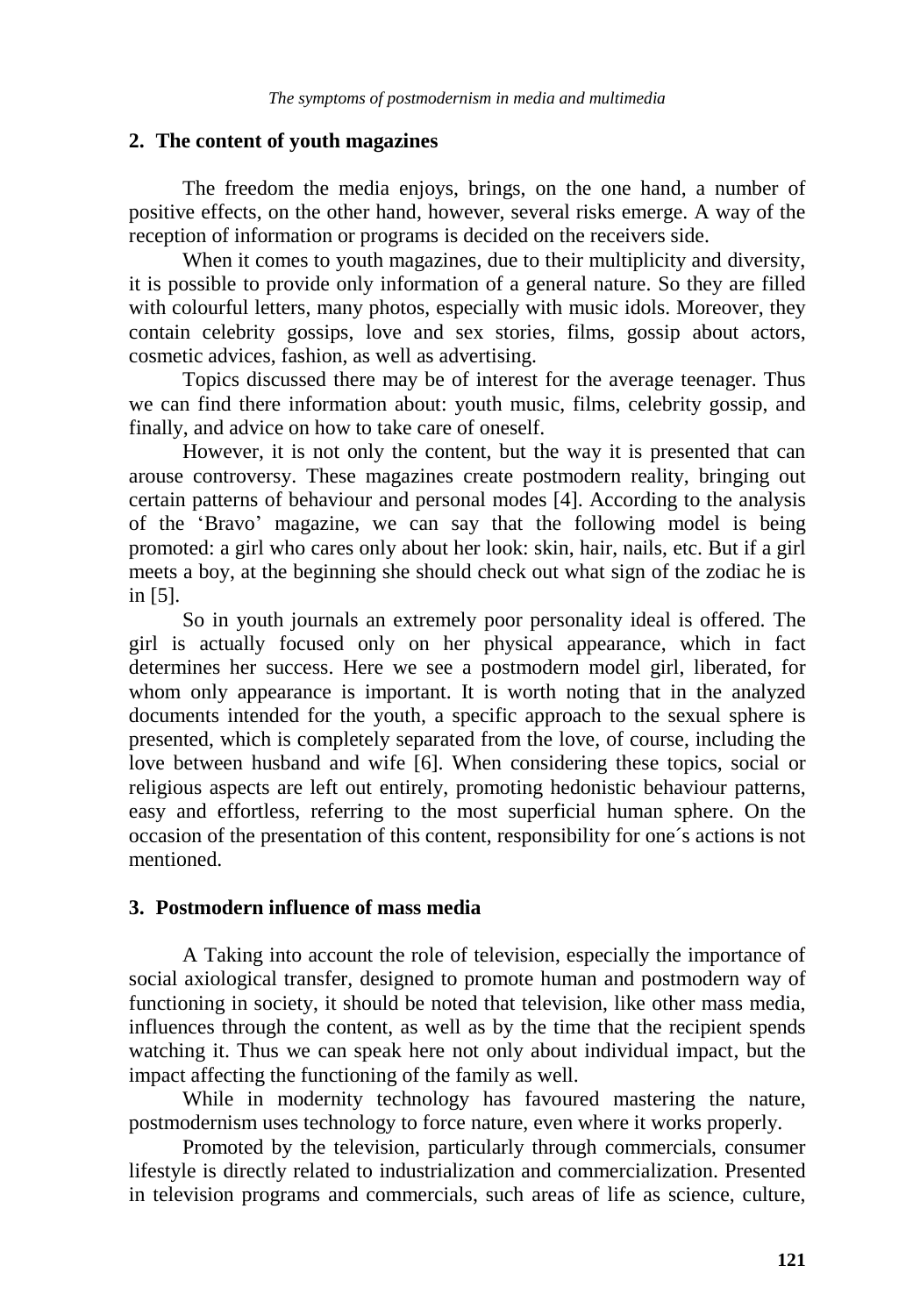sports, and even religion are subjected to the rules of market game. To make commercialization possible, however, it is necessary to increase the consumption via increasing the number of customers. The consumer of TV programs is encouraged to the consumer lifestyle by constantly perfected art of marketing and advertising industry. So the produced goods are consumed in excess.

The above phenomena are directly related to the process of globalization [7], which is a form of domination and dependency, the essence of which is to surrender the periphery to the normative centre, educating the world in a civilized way [8].

The television, as well as previously analyzed youth magazines, illustrates the phenomenon of postmodernism's axiological and social manifestations, including consumerism, uniformization and globalization.

Advertisements presenting certain patterns, promote consumptive lifestyle, shaping the need for newer products, or looking for new experience [9].

The function of commercials, apart from providing information, inducing, reminding and reinforcing, is also creating in viewer's mind the conviction of belonging to specific communities. Using specific products, one can be classified among the modern, economizing, stress-free, people.

# **4. Social and educational role of computers and mass media**

### *4.1. The content of computer games*

Computer games also need to be analyzed with regard to their content. For a child the boundary between the real world and the one watched on a computer screen is thin and blurred. The impact on the psyche of the individual player is compounded by the more realistic graphics, perfectly matched music and real sound effects. The overall feel of the game is created by sound, colour and image. These elements work together on the psyche of the recipient. The gaming world is different from the real world.

Moreover, the values that are a priority in the games are not always consistent with those in real life. It seems that relativity and relativity of values must have an impact on the life of the 'geek'. We see here some kind of the understanding of good and evil, but in games there is no clear distinction between them. Therefore, the player who performs evil deeds without feeling guilty for it may after a while lose the ability to distinguish between good and evil in real life.

The research carried out in the Department of Educational and Family at the Catholic University of Lublin proves that the values of the 'geek' are actually changing. For 'computer geeks' 'being a good person' does not correctly reflect any value.

Most of the popular computer games contain aggressive, magical, or even pornographic content. Computer games often contain elements of false morality, promoting the lack of accountability, and above all, relativism.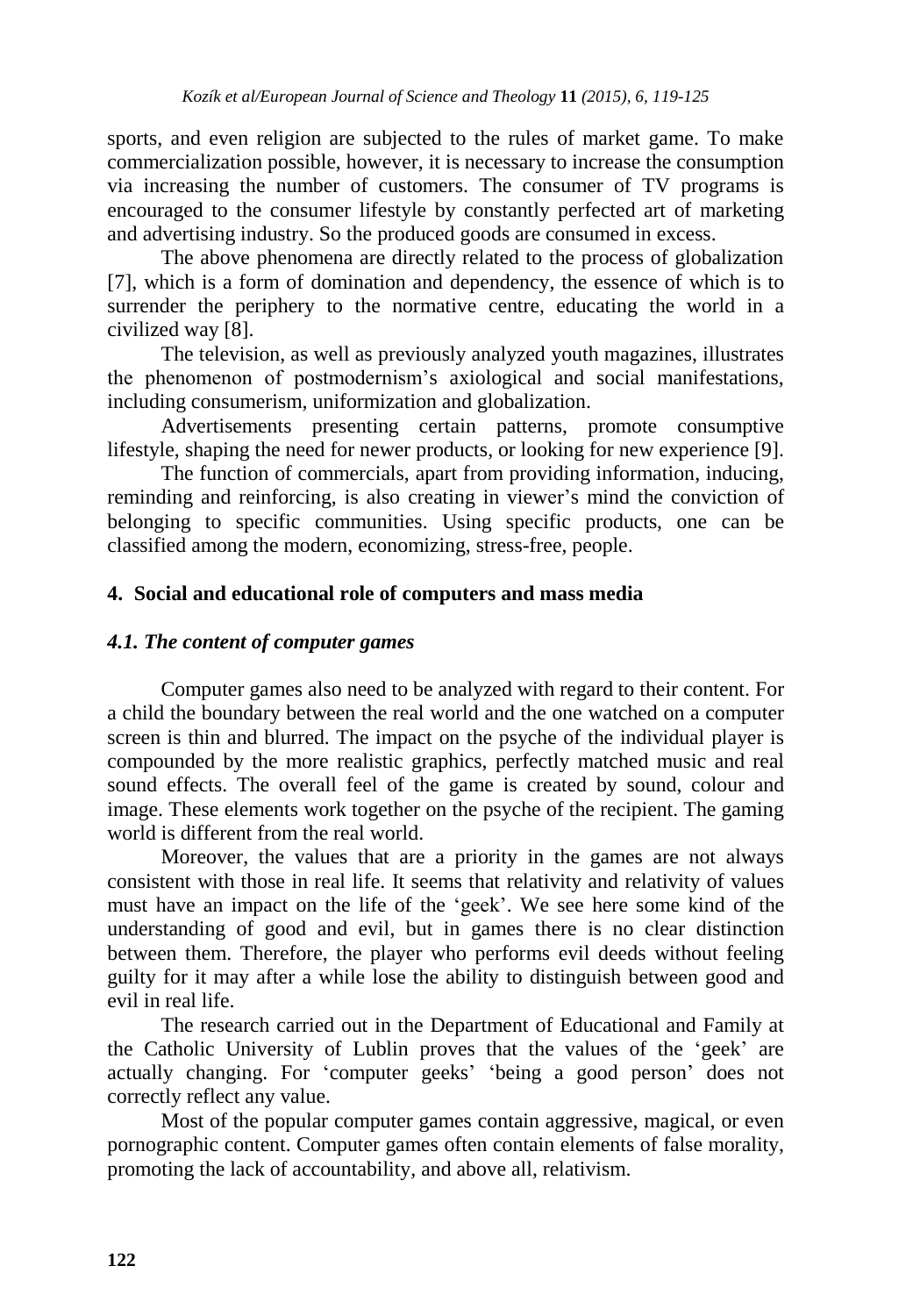#### *4.2. The Internet and its possibilities in the postmodern world*

The Internet is one of the factors that influence not only social attitudes, but the morality of youth - especially as regards their attitude to the good and evil.

The appearance of computers has resulted, on the one hand, in the growth of intellectual work, opportunities, stimulation of cultural and social change, but, on the other hand, it has created an artificial, virtual world that becomes increasingly difficult to distinguish from reality. The Internet also contributes to the loss, even at school and at home, of the student's privacy. Young people are increasingly trying to shut up within the four walls of their room, hoping that in this way they will find a moment for themselves. Meanwhile, connecting to the network makes it more and more difficult for the user to remain anonymous, or spend some time alone.

Contact with peers, parents and teachers, is being increasingly limited, because young people prefer to spend time hanging out in front of the monitor screen. Meanwhile, a life in the world with a multitude of information coming from the network, where every second is so precious, makes the user who does not know how to search for proper content lost. The choice becomes a problem between what is desirable, necessary and what is unnecessary or even harmful. The conclusion is that the use of the computer must be careful, so that the virtual world does not obscure the real one.

# **5. Information Technologies in communication**

Science and technique brought great changes into mutual personal and social communication in the last 25 years. We witness a rapid growth of using cell phones, information and communication technologies, the internet and computers not only at universities, but also at secondary and primary schools, and these technologies victoriously entry preschool institutions as well.

In the hectic development of information and communication technologies, man feels alone and he is not able to independently, without one's help, adapt to these communication changes. It is necessary that society create space for systematic preparation of individuals in order to gain knowledge and skills required for the active and effective usage of new information and communication technologies.

At present there exist higher education institutions providing virtual teaching. Students seek out lectures in the internet, and they are examined via the internet too. The internet is a means of communication between the students and their teacher. They also communicate with other students and teachers through discussion forums.

The virtual world does not only bring the advantages, but also unknown problems whose origin lays in the communication anonymity. It is necessary that pupils and students use information technologies for their benefit and development. Technologies should become pillars of acquiring knowledge and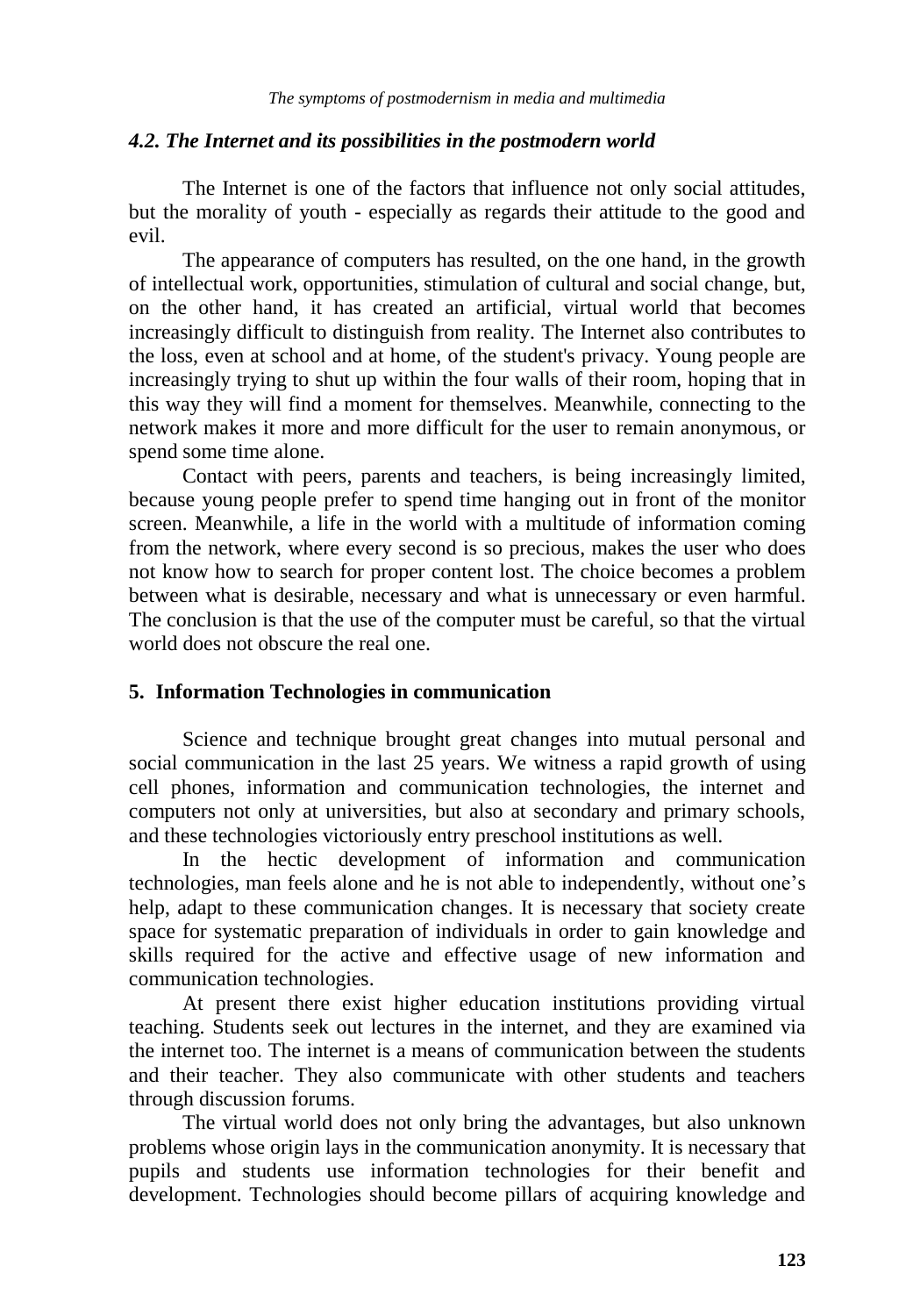practical skills which young people will use and successfully apply in the labour market. It is also important they learn how to distinguish risks connected with information technologies and how to prevent and face them [10, 11].

The created cyberspace has become a challenge for the field of Pedagogy and Psychology. Pedagogy is a science dealing not only with education but also upbringing. Right communication is one of the main tools of upbringing which obtains nonpersonal character under the influence of information technologies at present-day. Most of communication among the young is realized by means of cell phones, facebooks, chats, and other information systems in which their direct mutual contact takes a back seat. This phenomenon represents a negative impact of technology on man. By this form of communication, man loses his ability of personal communication, and, moreover, he loses his feeling and empathy.

In these conditions, it becomes important to keep and develop the ability of an individual to communicate in person. It may happen that pupils at primary schools will have to learn to communicate with one another (face to face) in the current dynamics of information and communication technologies development and in the expansion of using newer and newer applications in personal and social life. Nowadays, it is quite clear that teachers will have to look for and develop such forms and methods of education in which the latest information and communication technologies will be applied and, at the same time, mutual contact between the teacher and his pupils as well as among pupils/students themselves will be kept up. One of such methods is a method of interactive education [12].

# **6. Conclusions**

Thus, in addition to the above mentioned, the mass media and multimedia gives us access to the information regarding:

- downfall of morality in the economic sphere work morality, which manifests itself in the loss of the relationship between responsibilities and rights in the field of economic life;
- downfall of social morality, manifested among other things in such forms as: lethargy in social life, paralysis of creative initiative in social and economic areas;
- powerlessness against the omnipotence of the bureaucracy;
- downfall of morality, manifesting itself in abortion, drug abuse, and common banditry, alcoholism.

Postmodern man works in postmodern times in which the media and multimedia play an undeniable role. To remain an individual, separate entity, with all the qualities making him a person, he should also be aware of the role of the mass media and multimedia.

The improvement of the value of the human personality, in the times of postmodernity, should be carried out: